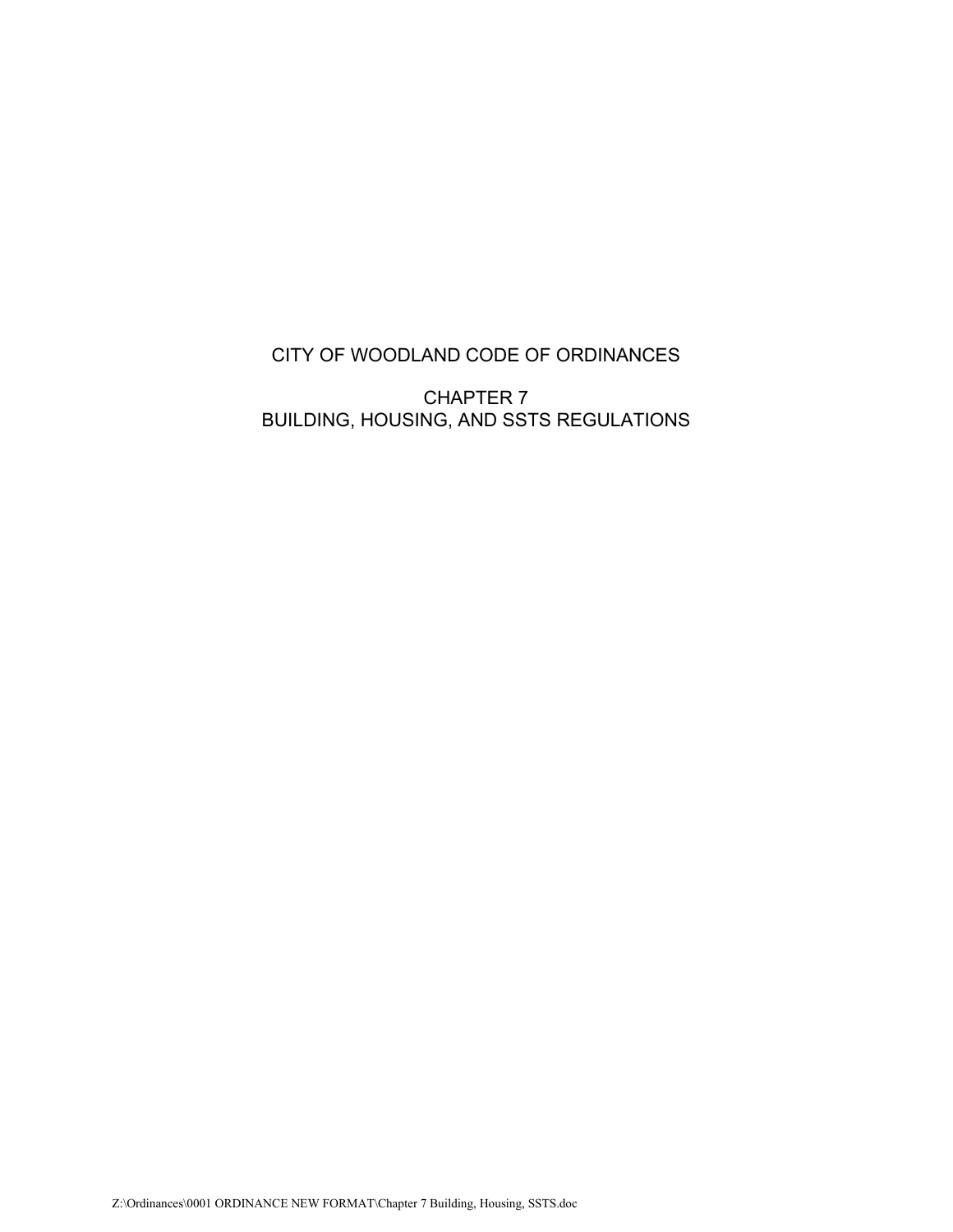# CHAPTER 7. BUILDING AND HOUSING REGULATIONS

## **SECTION 700 BUILDING CODE**

Section 700.01, Subd. 1. Codes adopted by reference. The Minnesota State building Code, pursuant to Minnesota Statutes, 16B.59 to 16B.75, includes all of the referenced amendments, rules and regulations and is hereby adopted by reference with the exception of the optional chapters, unless specifically adopted in this ordinance. The Minnesota State Building Code is hereby incorporated in this ordinance as if fully set out herein.

Section 700.01, Subd. 2. Building Code Optional Chapters. The following optional provisions identified in the most current edition of the State Building Code are hereby adopted and incorporated as part of the building code for this municipality;

- 1. Chapter 1306, Special Fire Protection Systems
- 2. Chapter 1335, Flood Proofing Regulations, parts 1335.0600 to 1335.1200.

Section 700.02 Application, Administration and Enforcement. The application, administration and enforcement of the code shall be in accordance with Minnesota State Building Code. The code shall be enforced within the incorporated limits of the City, and extraterritorial limits permitted by Minnesota Statutes, 16B.62, subdivision 1.

The Public Works Department shall be the Zoning Administrator of the City. The City's Building Inspector will be the Administrative Authority. A Minnesota Certified Building Official and the Zoning Administrator designated by the city shall enforce this code.

The Appointing Authority shall designate the Building Official for the City.

## 700.03 Permits, Inspections, Fees and Surveys

Subd. 1. Permits, Inspections and Fees. Permits, inspections and collections of fees shall be as provided in Chapter 1 of the Uniform Building Code, 1997 Edition, except as amended by Minnesota Rules 1305.0106 and 135.0107, and except as otherwise provided in this Code. Plumbing and mechanical permit fees shall be assessed for work governed by this Code in accordance with Ordinance 300, Subd. 305.02. In addition, a surcharge fee shall be collected on all permits issued for work governed by this Code in accordance with Minnesota Statutes, Section 16B.70.

Subd. 2. Permit required. No person, firm, or corporation will erect, alter, construct, enlarge, repair, move, improve, convert, demolish, equip, use, occupy, or maintain any building, structure, or any portion of it, without a valid building permit issued by the city. No building permit or other permit pertaining to the use of land or buildings will be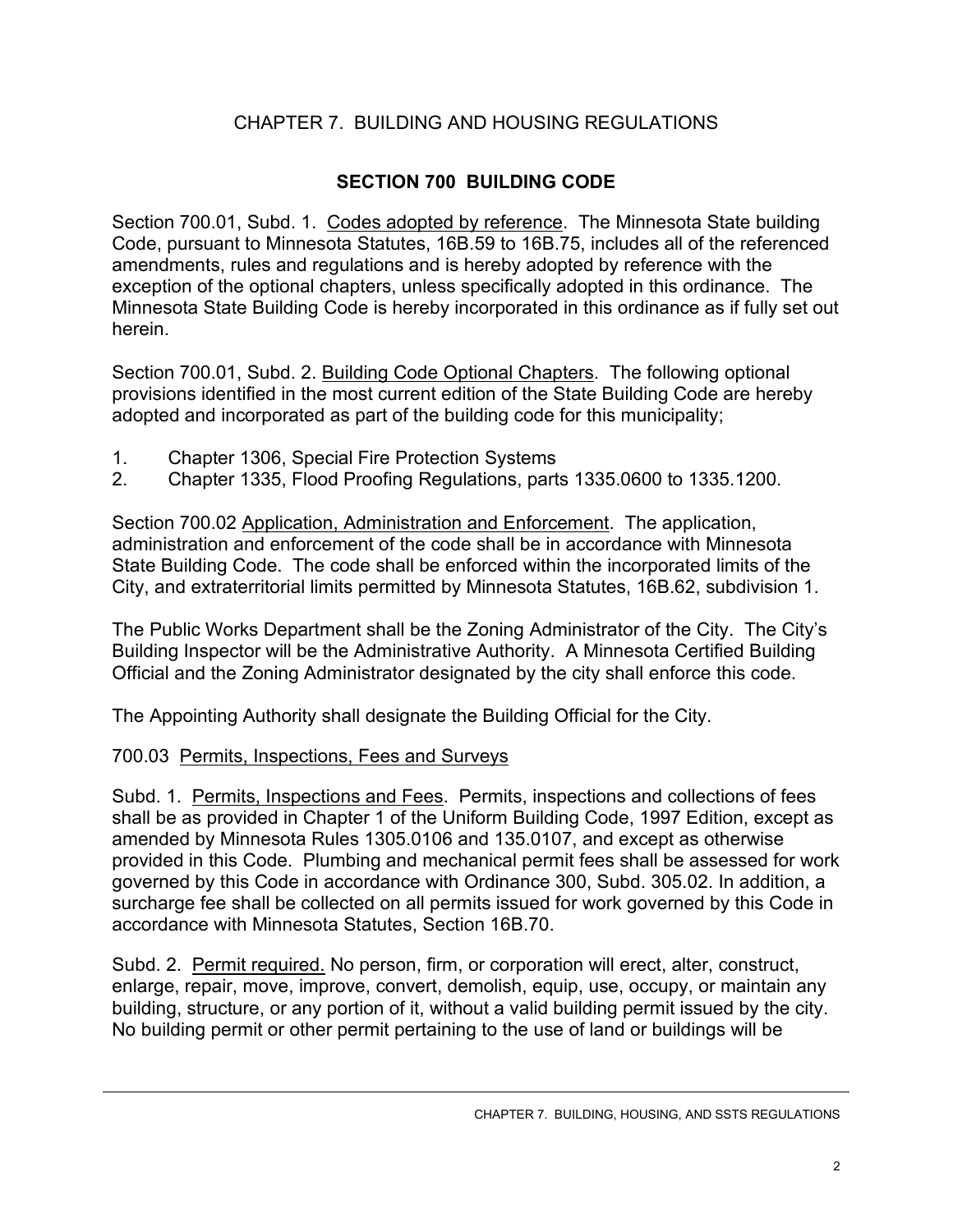issued unless such land or building is designed and arranged to conform to the provisions of the zoning chapter.

Three copies of the building permit application and three copies of accompanying documents must be submitted to the City, including proof that the applicant contacted all property owners within 500 feet of the applicant's property prior to the application date, to familiarize them with the proposed construction, and provide the property owners within 500 feet the contact information for the applicant, and explain that a copy of the permit application and accompanying documents will be available for inspection at the Woodland City Hall. A building permit shall be issued no sooner than ten (10) business days after the date of application.

## Subd. 3. Surveys required.

- (a) Every application for building permit will be accompanied by a certified site survey (excluding interior remodels, re-roofs, re-siding and general maintenance) at a scale and in quantities deemed necessary by the Zoning Administrator. Because the survey will be used to determine whether an application is in conformance with city code, it will be the responsibility of the applicant to ensure information provided on the survey corresponds to submitted building plans (including existing and proposed topography). An issued building permit and/or land alteration permit will authorize only land alterations identified on a survey. Surveys will include all information as deemed necessary by the Zoning Administrator to provide for the enforcement of this chapter and the zoning chapter. An original signature is required on the certificate of survey. The survey shall provide the following information unless otherwise approved in writing by the Zoning Administrator:
	- 1. Graphic scale of not less than one inch to 100 feet and north arrow;
	- 2. Legal description of property;
	- 3. Dimensions and bearing of front, rear, and side property lines;
	- 4. Parcel size in acres and square feet;
	- 5. Location and dimensions of all the existing improvements, including but not limited to; buildings, structures, retaining walls or timbers, riprap, seawall, steps, parking areas, driveways, storage areas, utilities, septic systems and wells; including but not limited to sanitary and storm manholes, hydrants, catch basins, power poles, phone boxes, fences, and any encroachments;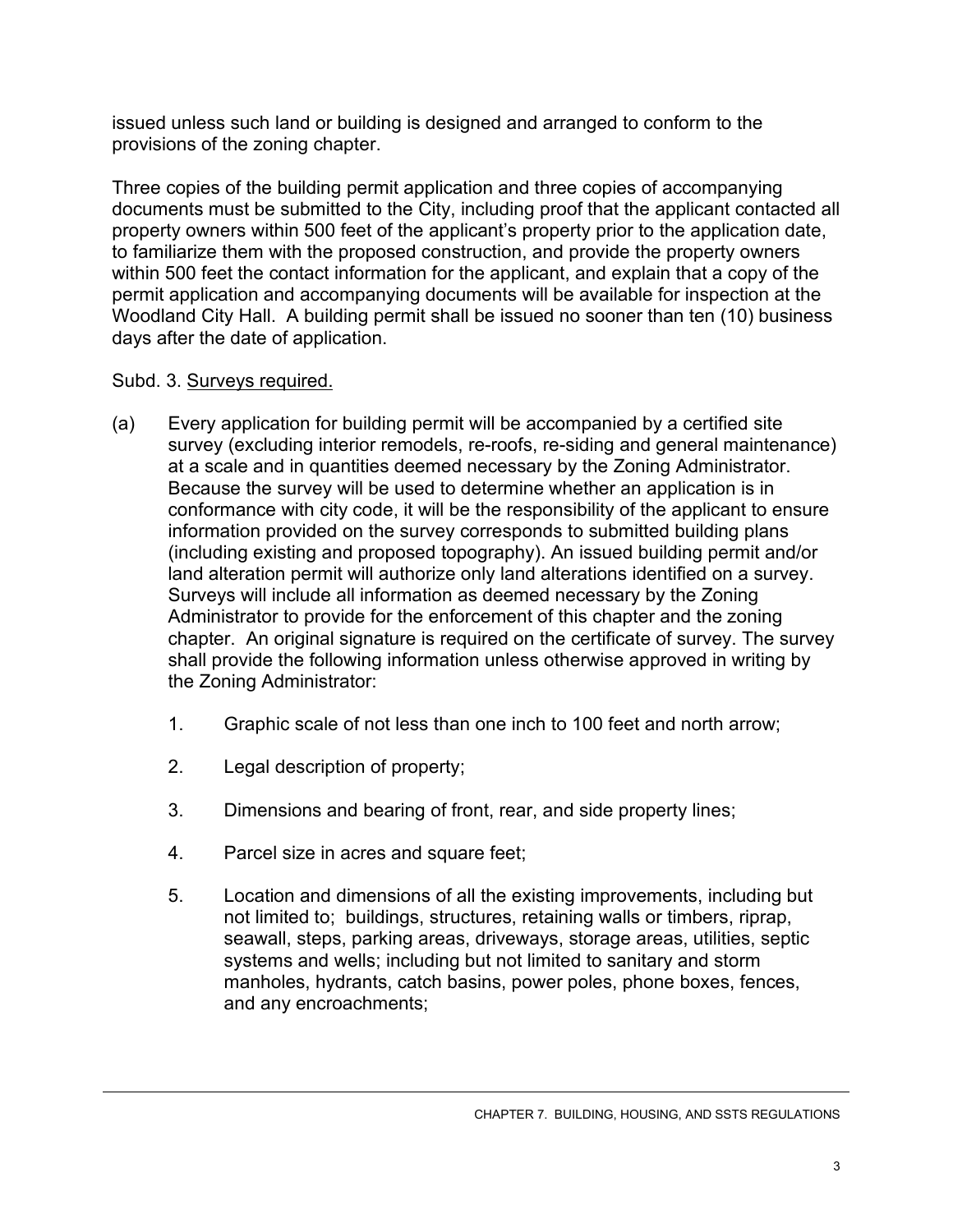- 6. Location and dimension of all proposed buildings and structures;
- 7. Outside dimensions of proposed structure(s) including decks, porches, retaining walls (include elevations at bottom of footing and top of wall), stoops, stairs, cantilevers, fireplaces, bay and bow windows, egress window wells;
- 8. Impervious surface calculations existing and proposed % and square footage;
- 9. "Building pad" setbacks on the survey according to the ordinance provisions and show the closest distance between the buildings and front lot line(s), side lot line(s), rear lot line(s), Ordinary High Water Level, elevation of 929.4 feet above sea level, and shoreline improvements, including but not limited to riprap, seawall, or retaining timber;
- 10. Distance between principal buildings and accessory buildings and structures, and shoreline improvements;
- 11. Delineate all wetland, OHWL of Lakes, easements, driveways;
- 12. Delineate location of new/proposed ISTS with alternate site (as required);
- 13. Location of all easements of record including but not limited to tree preservation, wetland conservation, cross-access, etc.;
- 14. Topographic contours at 2 foot intervals of existing and proposed elevations;
- 15. Lowest floor level, first floor elevation, top of block, and garage slab:
- 16. Indication of direction of surface water drainage by arrows and impervious surface calculations for the lot or parcel;
- 17. Tree removal, tree preservation and grading plan if required by the city;
- 18. Wetland boundaries with ordinary high water level and 100-year flood elevation if applicable;
- 19. Driveway grade (minimum 0.50 percent, maximum ten percent);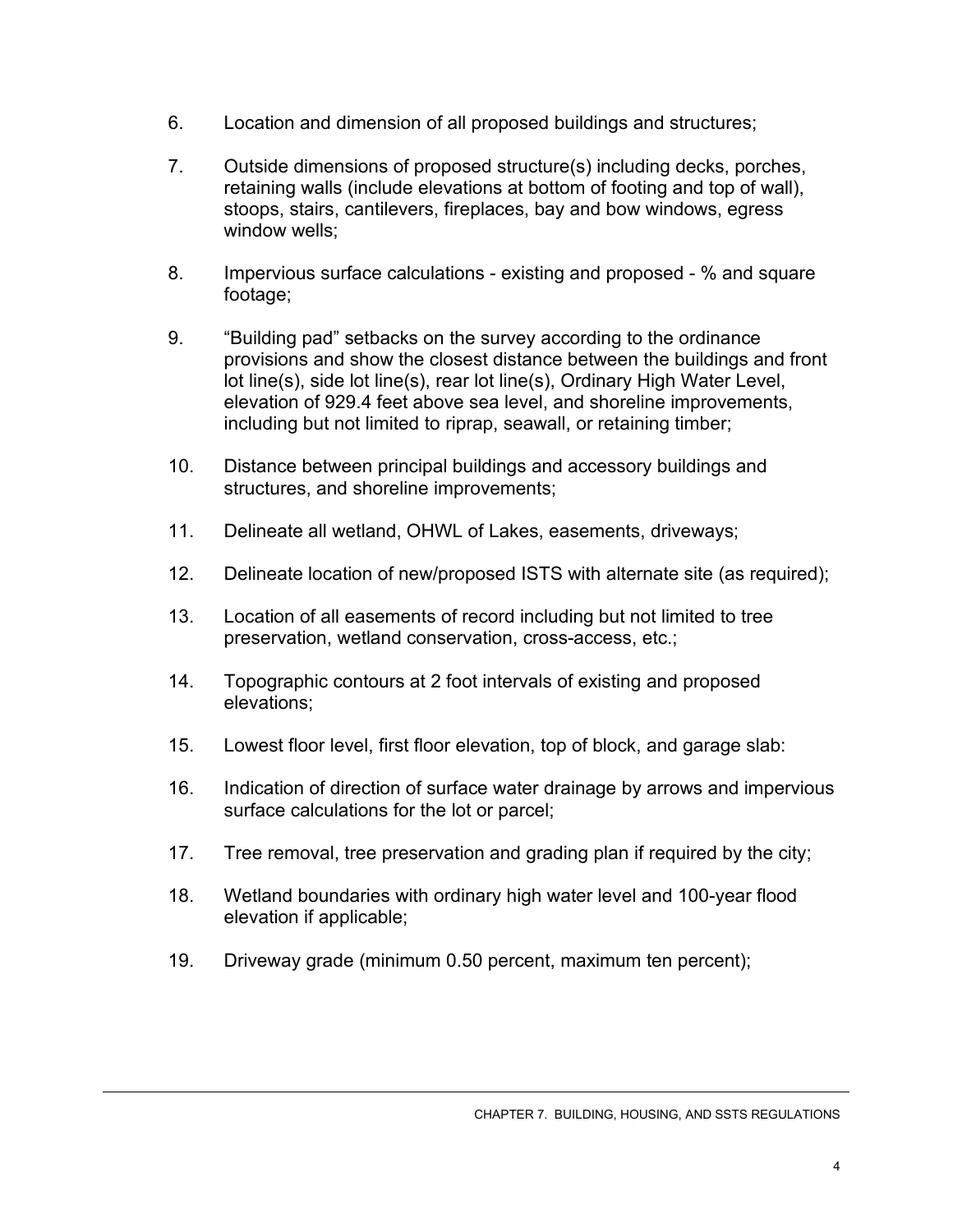- 20. All trees in excess of six inches in diameter (diameter measured at four feet above grade);
- 21. Wetland buffer areas and wetland or lake setback dimensions;
- 22. Location and type of erosion and sediment control measures to be installed by permit holder; and
- 23. Other information as required by the city.
- (b) Applicants for all new structures will provide to the city an as-built foundation survey upon completion of work to the foundation unless exempted in writing by the Zoning Administrator. The as-built foundation survey prepared by a Minnesota Registered Land Surveyor will certify both the final (front, side, rear, lakeshore and wetland) setbacks of the structure being built, and the elevations at which the new structure exists. Failure to provide a foundation survey upon foundation completion will result in the builder continuing with construction at the builder's own risk.

Expenditures incurred beyond the construction of the foundation will not be considered in determining the actions required to bring the building back into conformance if not built to approved plans. The foundation survey will be submitted to the city and on-site before proceeding with the framing or further construction. inspection is done and approved by the building official.

- (c) Applicants for all new structures and additions will provide to the city an as-built survey, prepared by a Minnesota Registered Land Surveyor and submitted to the city for review and approval upon the completion of all buildings and all additions to the buildings, unless exempted in writing by the Zoning Administrator. The asbuilt survey will certify both the final (front, side, rear, lake and wetland) setbacks of the structure being built, and the elevations at which the new structure exists. The city reserves the right to withhold the certificate of occupancy for a dwelling until final as-built survey has been submitted and approved.
- (d) Applicants for all new structures and additions will provide to the city an as-built grading survey, signed by a licensed engineer or land surveyor and certified that the grades and elevations are in conformance with the city approved grading plan and that permanent iron monuments are in place at each lot corner, upon completion of work unless exempted in writing by the Zoning Administrator. The as-built grading survey will certify the final topography of the site and verify the drainage patterns existing upon completion of work and provide hardcover calculations. The city reserves the right to withhold the certificate of occupancy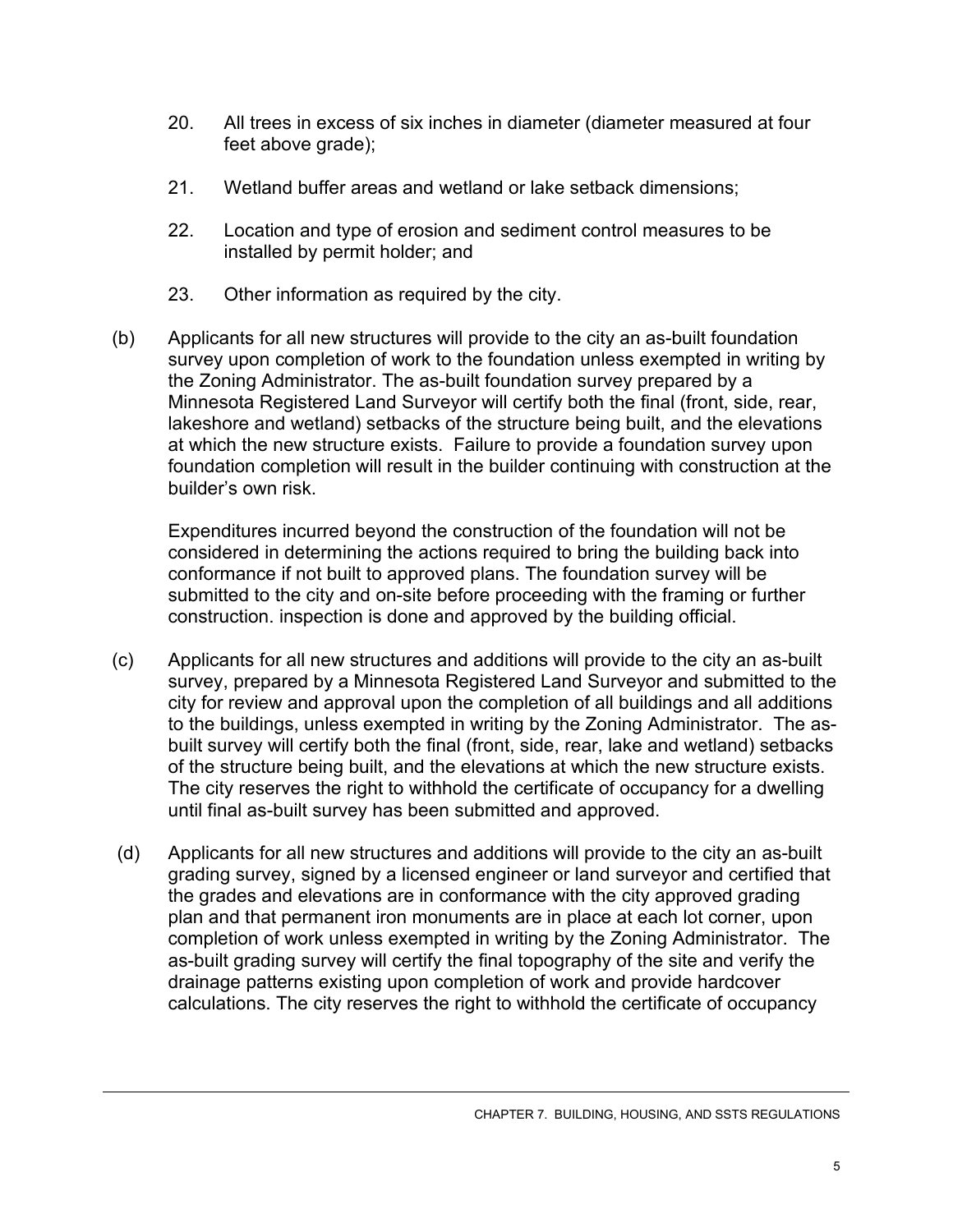for a dwelling until final grading addresses all problems that may be detrimental to adjacent properties.

- (e) In the event that weather or other conditions prevent the completion of an as-built survey at the time the Certificate of Occupancy is requested, the city may issue a Temporary Certificate of Occupancy provided that applicant provide a \$2,500 escrow fee to ensure completion of the as-built survey. The escrow fee shall be returned to the permit applicant, without interest upon successful completion and submission to the city.
- (f) Surveys will include all information as deemed necessary by the Zoning Administrator and City Engineer to provide for the enforcement of this chapter and the zoning chapter. Specific provisions of this ordinance may be waived by written waiver by the Zoning Administrator based on the scope and duration of the specific construction project.

Subd. 4 Work Started Without Permit. Where work for which a permit is required is started or proceeded with before obtaining a required permit, the fee to be paid for the permit will be the greatest of: (1) double the ordinary building permit fee specified by City ordinance, (2) \$100.00, or (3) an amount equal to the sum of all administrative costs in connection with the granting of the permit and in connection with the granting of any variance, conditional use permit, or rezoning necessary for the granting of the permit.

Subd. 5 Appeal. The owner of the property in question may, by written request to the Council, appeal the payment of the fee required by this Section. The appeal must state any reasons the owner may have for objection to the payment required by the Zoning Administrator and any mitigating circumstances or other facts relating to imposition of the fee. The Council will hear the request at a regular meeting of the Council and will consider any written or oral information presented by the owner and by the Zoning Administrator. After consideration of such information, the Council may:

- (a) Uphold the fee imposed by the Zoning Administrator.
- (b) Determine that no additional fee should be paid under this Section and that the owner should be required to pay only the normal building permit fee.
- (c) Reduce the additional fee to some amount less than the amount imposed by the Zoning Administrator, but not less than the normal building permit fee.

The Council's decision will be based upon its conclusions regarding the owner's intentions, the owner's knowledge of the requirement of a building permit, the nature of the improvements, the extent to which the owner proceeded with the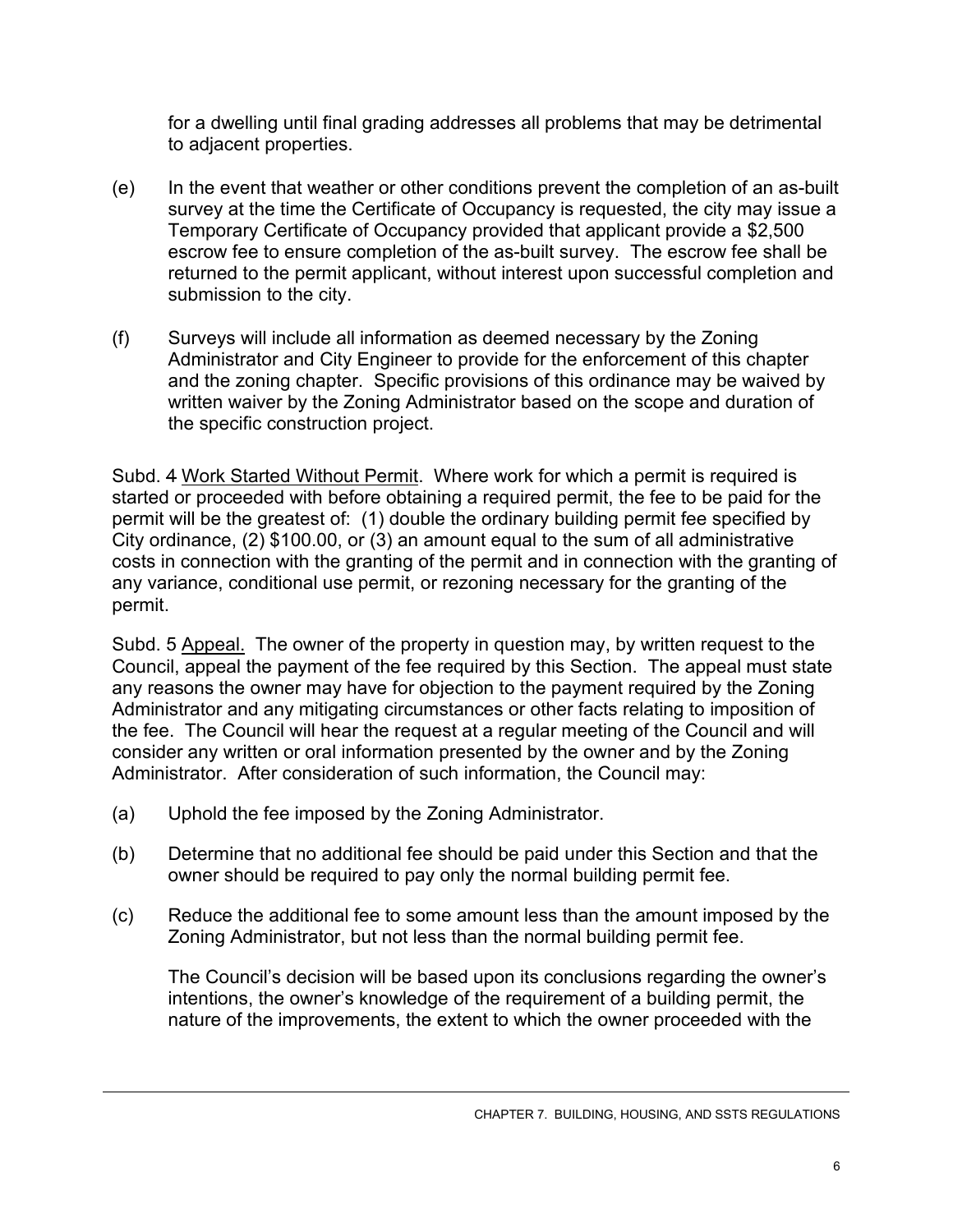improvements (both before and after notification from the City) and any other facts or circumstances related to the severity of the violation.

Subd. 6 Surcharge. In addition to the permit fee required by item A above, the applicant shall pay a surcharge to be remitted to the Minnesota Department of Administration as prescribed by Minnesota Statutes, 1984, Section 16B.70.

700.04 Moving Permits. No building or structure may be moved into the City or within the City without a permit from the City. A fee equal to the normal building permit fee, based on the value of the building as determined by the Building Inspector, must be paid for the permit if issued.

700.05 Duration of Permit. In addition to the expiration provisions of Section 106, Subd. 106.4.4 of the UBC, every permit issued under this Section will expire and become void one year after the date it is issued, unless the expiration date of the permit is extended by resolution of the Council.

700.06 Completion of Roof and Exterior. The roof and all exterior surfaces of any building (including all commercial, residential and accessory buildings) must be completely finished with exterior building materials permitted by the SBC and this Code within 12 months after the issuance of a building permit for any new construction, alteration, remodeling, addition or relocation. If a building is damaged by fire or by other casualty or cause and the roof or exterior finishes are damaged or destroyed, they shall be completely restored or replaced with exterior building materials permitted by the SBC and this Code as soon as reasonably possible, and in any event within 12 months after they are damaged or destroyed.

## **SECTION 705 SUBSURFACE SEWAGE TREATMENT SYSTEMS**

705.01Purpose**.** This ordinance is enacted to provide minimum standards for the regulation of subsurface sewage treatment systems (SSTS) including: their proper location, design and construction; their necessary modification and reconstruction; their operation, maintenance and repair for the purpose of protecting surface water and groundwater from contamination by human sewage and waterborne household wastes; the protection of the public's health and safety; and the elimination and prevention of the development of public nuisances, pursuant to the authority granted under Minn. Stat. Chapters 115 and 145A and Minnesota Rules Chapter 7080, 7081 and 7082 as amended that may pertain to sewage and wastewater treatment. All sewage generated in unsewered areas of the City shall be treated and dispersed by an approved SSTS that is sited, designed, installed, operated, and maintained in accordance with the provisions of this ordinance or by a system that has been permitted by the MPCA.

Sewage discharge to ground surface or surface water. It is unlawful for any person to construct, maintain, or use any wastewater treatment system regulated under this ordinance that results in raw or partially treated wastewater seeping to the ground surface or flowing into any surface water. Any surface discharging system must be permitted by the MPCA under the National Pollutant Discharge Elimination System program.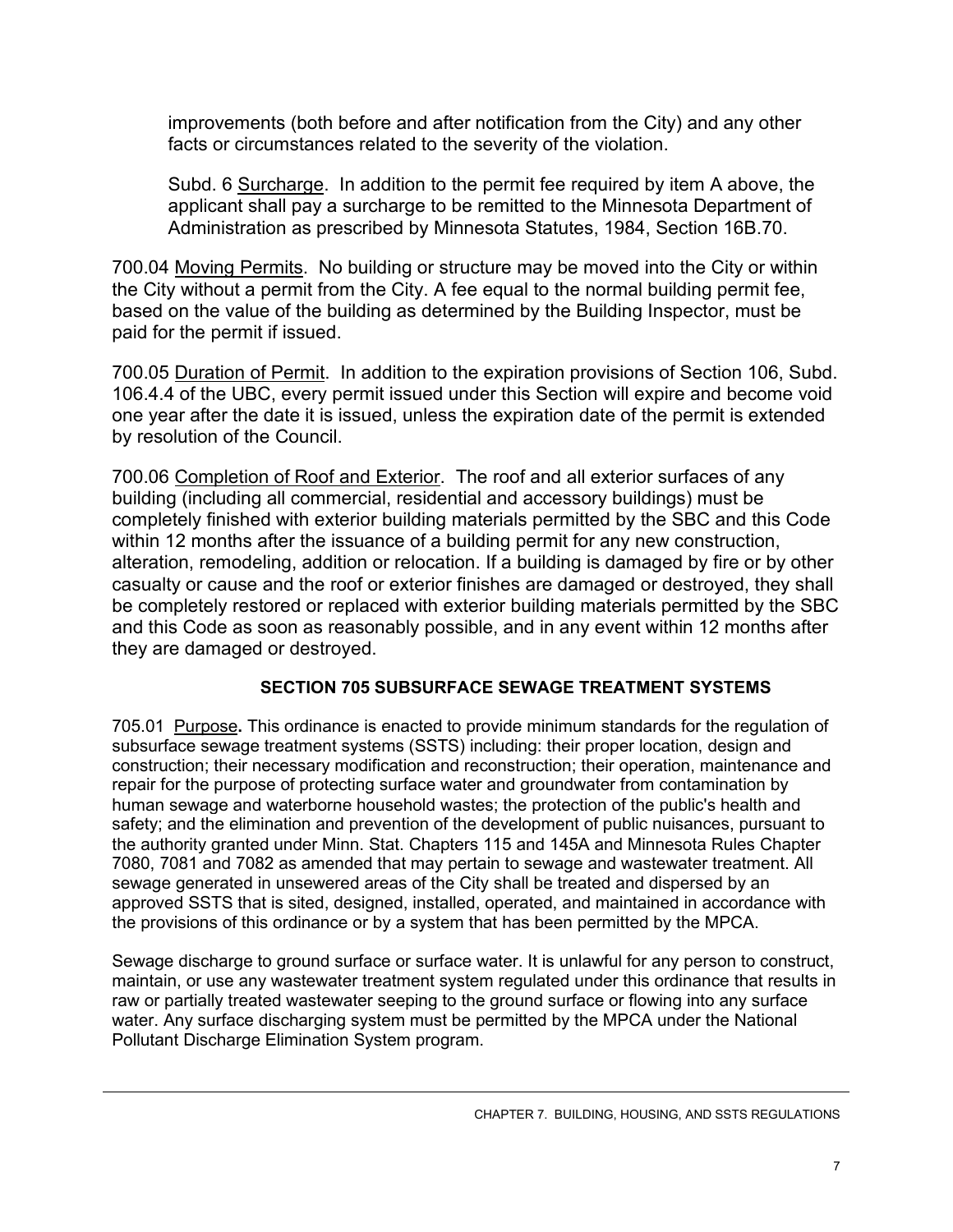705.02 Objectives. The principal objectives of this Ordinance are as follows:

Subd. 1. The protection of lakes, wetlands, and groundwater essential to the promotion of public health, safety, welfare.

Subd. 2. The regulation of proper SSTS construction, reconstruction, repair and maintenance to prevent the entry and migration of contaminants, thereby ensuring the non-degradation of surface water and groundwater.

Subd. 3. The establishment of minimum standards for SSTS placement, design, construction, reconstruction, repair and maintenance to prevent contamination and, if contamination is discovered, the identification and control of its consequences and the abatement of its source and migration.

Subd. 4. The appropriate utilization of privy vaults and other non-water carried SSTS.

Subd. 5. The prevention and control of water-borne disease, lake degradation, groundwater related hazards, and public nuisance conditions through technical assistance and education, plan reviews, inspections, SSTS surveys and complaint investigation.

#### 705.03 Definitions.

Subd. 1. "City". The City of Woodland and its designated agent who shall be a qualified employee or licensee.

Subd. 2. SSTS. Subsurface Sewage Treatment System as defined in Minn. R. 7080.1100, subp. 82.

Subd. 3. ISTS. An individual sewage treatment system as defined in Minn. R. 7080.1100, subp. 41.

Subd. 4. MSTS. A Midsized Subsurface Sewage Treatment System as defined in Minn. R. 7081.0020, subp. 3.

Subd. 5. Other Establishment. Any private or public structure, other than a dewlling, that generates sewage having characteristics other than residential-type waste or has an average waste flow greater than 2,000 gallons per day and discharges to a SSTS.

Subd. 6. "Owner". The fee owner(s) and, if applicable, the contract-for-deed purchaser. Ownership interests shall be determined by reference to the records of Hennepin County. The owner of each lot served by a SSTS is responsible for the lawful operation and maintenance of each SSTS.

Subd. 7 System Types.

(a) Type I system. A SSTS designed according to Minn. R. parts 7080.2200 to 7080.2240, as may be amended.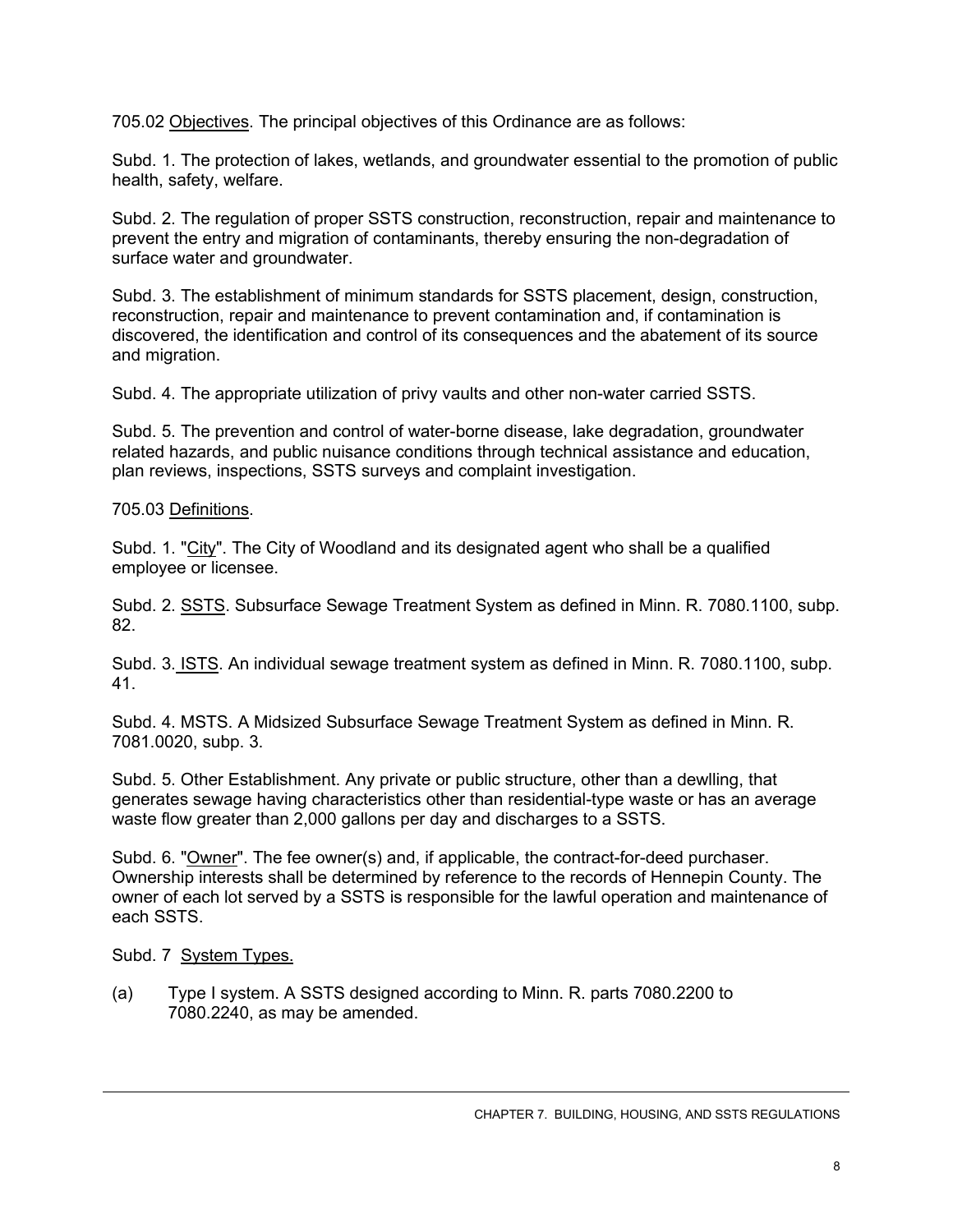- (b) Type II system. A SSTS designed according to Minn. R. parts 7080.2250 to 7080.2290, as may be amended.
- (c)Type III system. A SSTS designed according to Minn. R. 7080.2300, as may be amended.
- (d) Type IV system. A SSTS designed according to Minn. R. 7080.2350, as may be amended.
- (e) Type V system. A SSTS designed according to Minn. R. 7080.2400, as may be amended.

705.04 Standards Incorporated by Reference. This Ordinance hereby incorporates by reference Minnesota Rules Chapter 7080 and 7081, as may be amended.

705.05 Administration by the City.

Subd. 1. The City shall have the following duties and responsibilities:

- (a) To review all applications for SSTS.
- (b) To issue all required permits.
- (c) To conduct construction inspections and to perform all necessary tests to determine its conformance with this Ordinance.
- (d) To investigate complaints regarding SSTS.
- (e) To conduct compliance inspections and to issue Certificates of Compliance or Notices of Noncompliance where appropriate.
- (f) To issue Stop Work Orders and Notices of Violation pursuant to this Ordinance.
- (g) To take complaints to the Municipal or County Attorney for violations of this Ordinance.
- (h) To maintain proper records for SSTS including site evaluation records, design records including calculations and summaries for all system component sizings and as-builts, complaints on noncompliance, compliance inspections, site evaluations, applications and exhibits, variance requests, issued permits, Certificates of Compliance, and enforcement proceedings.
- (i) To submit annual reports to the MPCA to demonstrate enforcement of this Ordinance per Chapter 7082.0040 Subpart 5.

Subd. 2. Neither the issuance of permits, Certificates of Compliance nor Notices of Noncompliance as requested or issued shall be construed to represent a guarantee or warranty of the system's operation or effectiveness. Such certificates signify that the system in question is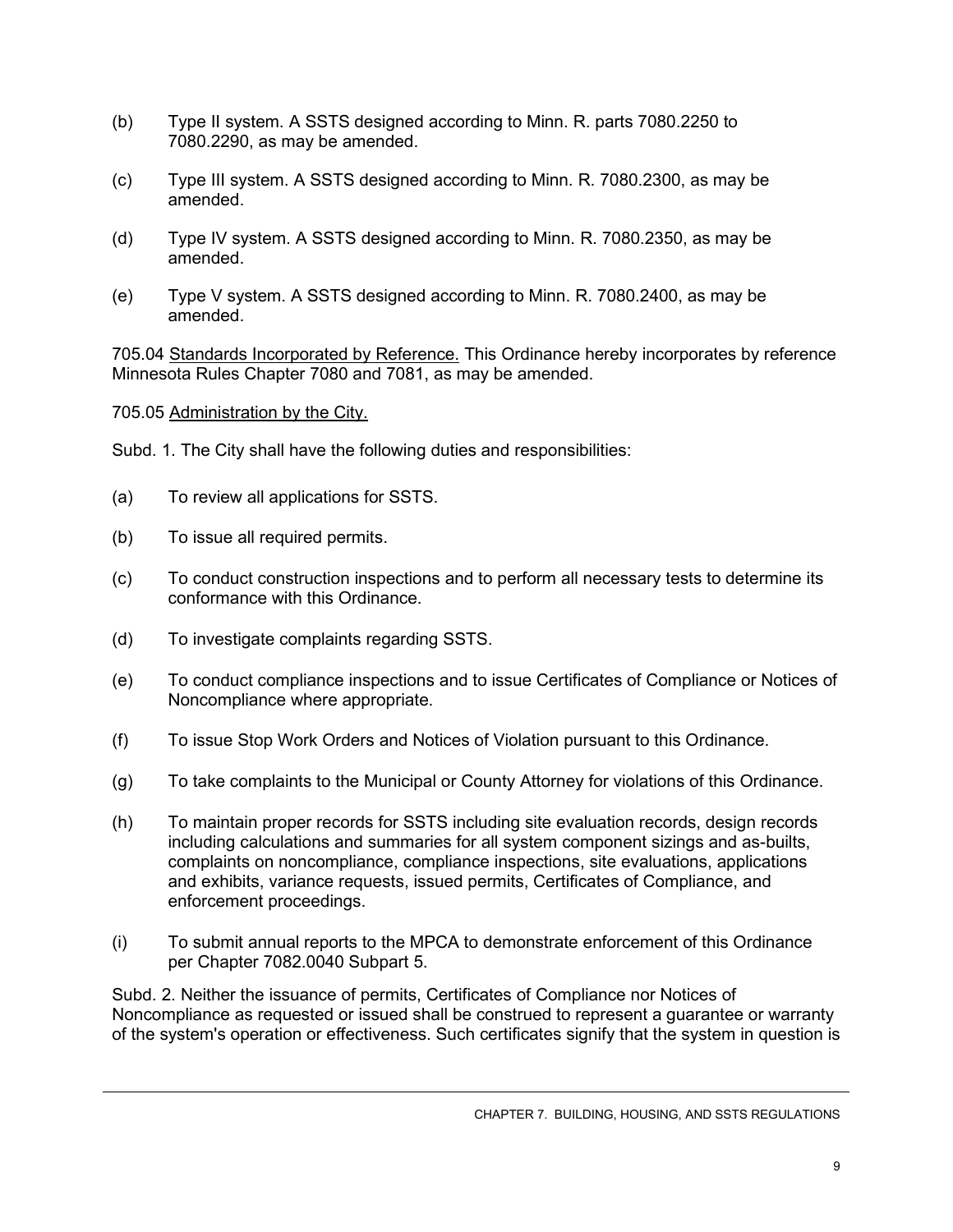or has been designed and installed in compliance or non-compliance with the provision of these standards and regulations.

### 705.06 Permitting.

Subd. 1 Required Permits. A permit from the City is required before any SSTS in the City is installed, replaced, abandoned, altered, repaired, rejuvenated or extended, or if the addition of a bedroom to an existing home is proposed. Installation, replacement, alteration, repair, or extension of a SSTS or the addition of a bedroom to an existing home shall not begin prior to the receipt of a permit from the City for each specific installation, replacement, alteration, repair or extension pursuant to this Ordinance. Such permits are not transferable as to person or place. Such permits shall expire 12 months after date of issuance. Upon request of an inspector, permits shall be provided by the permittee at the time of inspection.

Subd. 2. Permits Not Required. Permits shall not be required for the following activities:

- (a)Repair or replacement of pumps, floats or other electrical devices of the pump.
- (b) Repair or replacement of baffles in the septic tank.
- (c) Installation or repair of inspection pipes and manhole covers.
- (d) Repair or replacement of the line from the building to the septic tank.
- (e) Repair or replacement of the line from the septic tank or pump chamber to the distribution box or lines.

Subd. 3. Permit Application. All applications for a SSTS permit shall include the following information:

- (a) Name and address of property owner.
- (b) Property identification number.
- (c) Legal description of the property.
- (d) SSTS Designer name, address, telephone number and State MPCA license number; (or City qualified employee name and number).
- (e) SSTS Installer name, address, telephone number and MPCA license number.
- (f) Site evaluation report on forms approved by the City.
- (g) System design with full information including applicable construction information on forms approved by the City.
- (h) The location of at least one designated additional soil treatment area that can support system as described in Minn. R. parts 7080.2200 through 7080.2230 or site conditions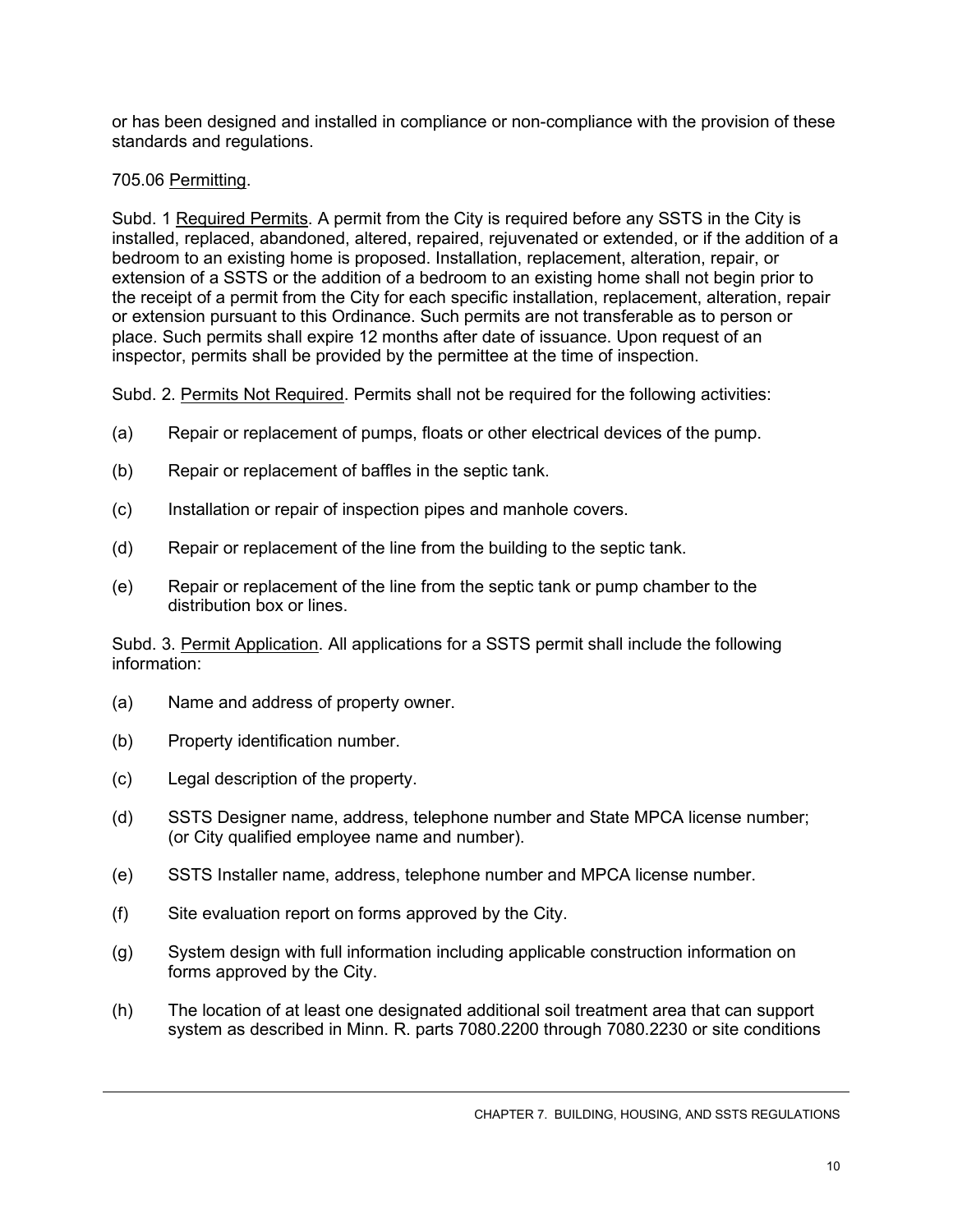described in Minn. R. 7081.0270, subps. 3 through 7, on lots created after January 23, 1996.

- (i) A management plan as described in Minn. R. 7082.0600 and this ordinance; and
- (j) Any other information requested pertinent to the process.

Subd. 4. Operating Permit. An operating permit is required for all treatment systems installed under Minn. R. 7080.2290 (holding tanks), Minn. R. 7080.2350-2400 (Type IV & V Systems), and Minn. R. ch. 7081 (MSTS). Sewage shall not be discharged to a treatment system requiring an operating permit until the City certifies that the treatment system was installed in substantial conformance with the approved plans, receives the final record drawings of the SSTS, and a valid operating permit is issued to the owner.

The operating permit shall be valid for twelve months and renewed by the expiration date. The City shall review all required monitoring data submitted from the previous year and the renewal application before approving any subsequent operating permits. An operating permit shall include:

- (a) A detailed description of the operation, maintenance, and monitoring, reporting and compliance limits and boundaries necessary to ensure both continued system performance as designed and protection of public health and the environment for the life of the system;
- (b) A requirement that the person responsible for monitoring notify the City when monitoring plan requirements are not met;
- (c) A disclosure of the location and condition of the additional soil treatment and dispersal system;
- (d) A stipulation of acceptable and prohibited discharges; and
- (e) The signatures of the system designer and owner.
- Subd. 5 Operating Permit Compliance Monitoring.
- (a) Performance monitoring of a SSTS with an Operating Permit shall be performed by a licensed inspection business or licensed service provider hired by the holder of the operating permit in accordance with the monitoring frequency and parameters stipulated in the Operating Permit.
- (b) A monitoring report shall be prepared and certified by the licensed inspection business or licensed service provider. The report shall be submitted to the department on or before the compliance reporting date stipulated in the operating permit. The report shall contain a description of the maintenance and servicing activities performed since the last compliance monitoring report as described below: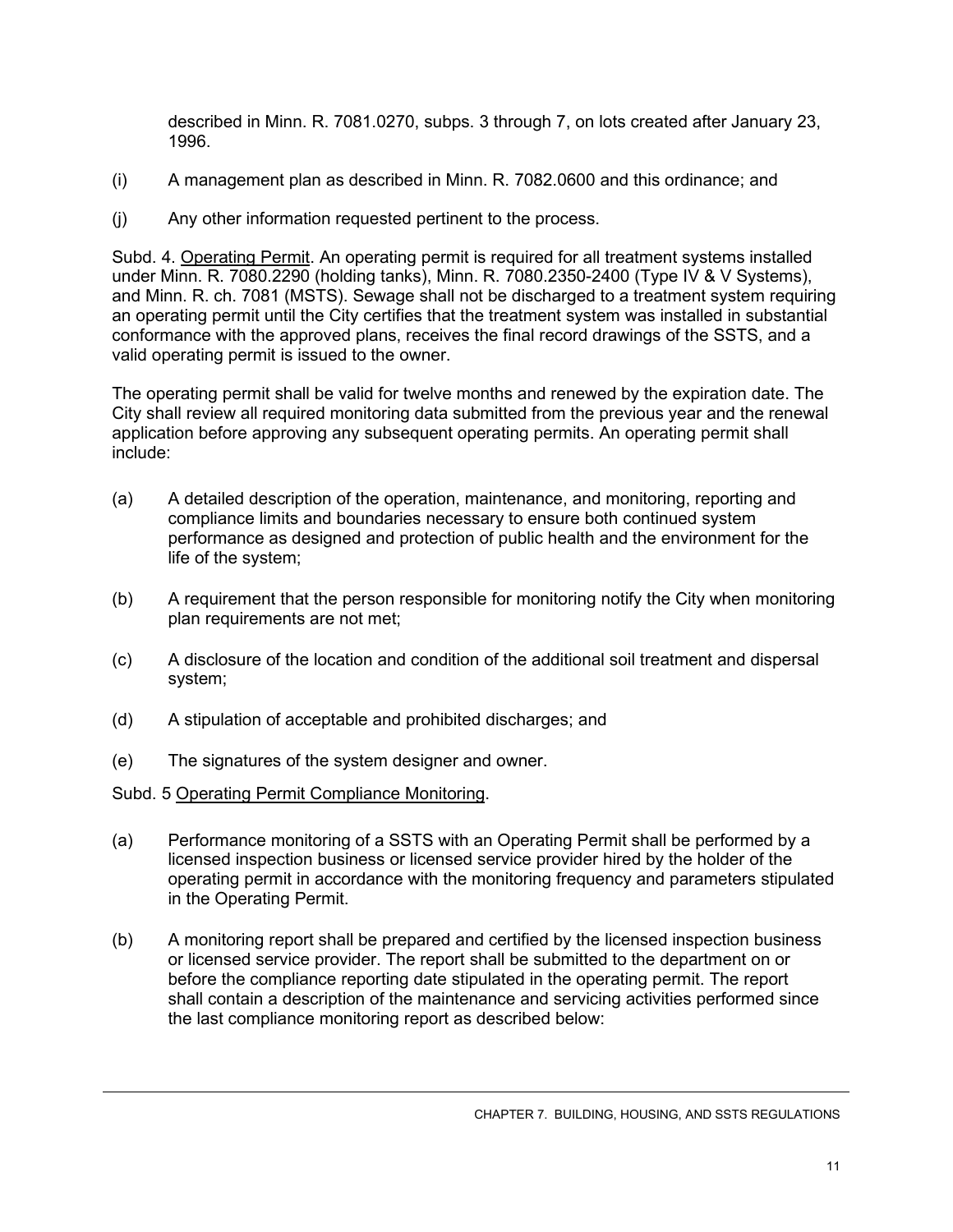- 1. Owner name and address;
- 2. Operating permit number;
- 3. Average daily flow since last compliance monitoring report;
- 4. Description of type of maintenance and date performed;
- 5. Description of sample taken (if required), analytical laboratory used, and results of analyses;
- 6. Problems noted with the system and actions proposed or taken to correct them; and
- 7. Name, signature, license and license number of the licensed professional who performed the work.

705.07 License requirements**.** All design, installation, alteration, repair, maintenance, operation, pumping, and inspection activities for SSTS located in the City must be completed by a business licensed by the state under Minn. R. ch. 7083, an appropriately certified qualified employee, or a person exempted under Minn. R. 7083.0700, subps. 1(A), (C), (D), (F), (G), (H) and (I). Individuals exempt from a state SSTS license under Minn. R. 7083.0700, subps. 1(A), (C), (D), (F), (G), (H) and (I) must follow all applicable local, state, and federal requirements.

705.08 Application Review and Determination. If after consideration of the application for a permit, the City determines that the proposed work complies with provision of this Ordinance, the City shall issue a written permit granting preliminary approval authorizing initiation of the work as proposed. If the City determines that the proposed work will not comply with the provisions of this Ordinance, the City shall deny the permit application. The permit application may be revised or corrected and resubmitted to the City for reconsideration.

705.09 Variances. Variances to wells and water supply lines require approval from the Minnesota Department of Health. The City may grant variances to the technical standards and criteria of Minnesota Rules, Chapter 7080 or this Ordinance. However, the City is prohibited from granting variances to:

- (a) Minn. R. 7080.2150, subp. 2.
- (b) Minn. R. 7081.0080, subps. 2 to 5, however, variances may be granted to Minn. R. 7081.0080, subp. 4(D)(1) for the replacement of MSTS serving existing dwellings or other establishments.
- (c) Flow determinations under Minn. R. 7081.0110 if the deviation reduces the average daily flow from more than 10,000 gallons to 10,000 gallons per day or less.

All requests for a variance shall be requested in writing to the City on forms approved by the City.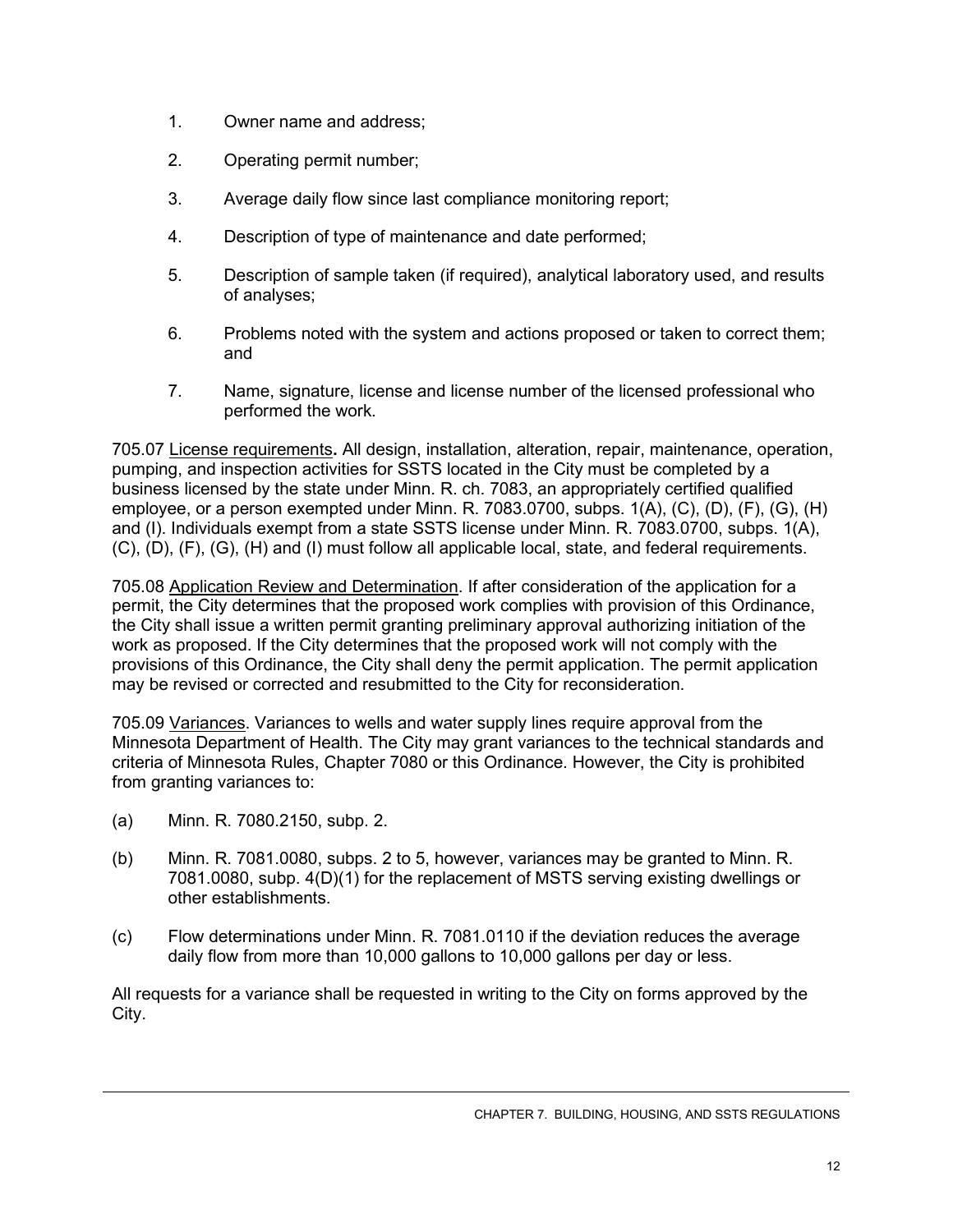### 705.10 Periodically Saturated Soil Disagreements**.**

- (a) If a documented discrepancy arises on the depth of the periodically saturated soil between licensed businesses for SSTS design or compliance purposes, all disputing parties must follow the procedure outlined in this subpart.
	- 1. The disputing parties must meet at the disputed site in an attempt to resolve differences.
	- 2. If the provision does not resolve the differences, then
		- (i) Obtain an opinion from a Minnesota licensed professional soil scientist who is a certified SSTS designer or inspector and who is independent of, and agreed upon by, both parties.
		- (ii) If opinions rendered do not resolve the dispute, all initial and follow-up documents and information generated must be submitted to the City. The City shall take into consideration all information and opinions rendered and make a final judgment. The City shall render findings of fact, conclusions of law, and findings setting forth the reasons for any final decisions it renders.
- (b) If a documented discrepancy arises on the depth of the periodically saturated soil between a SSTS licensed business and the City for SSTS design or compliance purposes, all disputing parties shall follow the procedure outlined in this item.
	- 1. A representative of the City and the licensed business must meet at the disputed site in an attempt to resolve differences.
	- 2. If the provision does not resolve differences, then the SSTS licensed business may obtain an opinion from a Minnesota licensed professional soil scientist who is a certified SSTS designer or inspector and who is independent of, and agreed upon by, both parties.
	- 3. If still unresolved, the City shall take into consideration all information and opinions rendered and make a final judgment. The Health Authority shall render findings of fact, conclusions of law, and findings setting forth the reasons for any final decisions they render.
- (c) Upon resolution of a dispute, amendments to initial disputed documents containing the resolution shall be made and submitted to the City and all other parties involved.

#### 705.11. Construction Inspections

Subd. 1. Requirements. Compliance inspections shall be conducted by the City anytime a SSTS is installed, replaced, altered, repaired, or extended. The installation and construction of the SSTS shall be in accordance with the permit requirements and application design. If any SSTS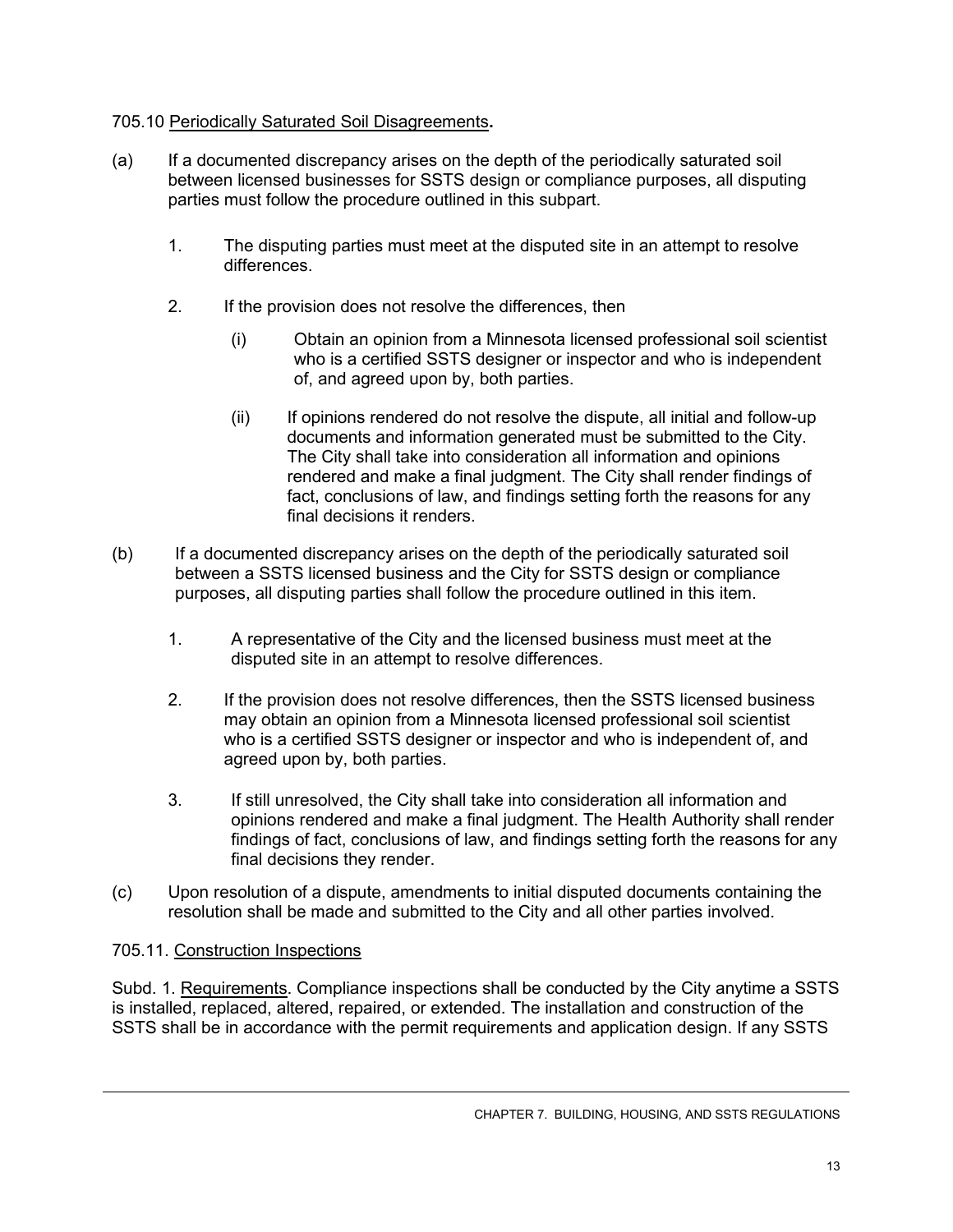component is covered before being inspected by the City, it shall be uncovered if so ordered by the City. Proposals to alter the permitted construction shall be reviewed and the proposed change accepted by the City prior to construction. Inspections shall be conducted at least once during the construction that is prior to covering of the SSTS to assure that the system has been constructed per the submitted and approved design.

Subd. 2. Inspector. Compliance inspections for construction, replacement, alteration or repair work on SSTS shall be conducted by the City.

Subd. 3. Request for Inspection. It shall be the duty of the permittee to notify the City of the date and time the inspection is requested at least 24 hours (excluding weekend days and holidays) preceding the requested inspection time. If the permitee provides proper notice as described above and the City does not appear for an inspection within two hours after the time scheduled, the permitee may complete the installation and submit an As-built for the system.

Subd. 4. Access to Premises and Records. Upon the request of the City, the applicant, owner, permittee or any other person shall allow access at any reasonable time to the affected premises as well as any related records, for the purposes of regulating and enforcing this Ordinance. If entry is refused, the City shall have recourse to the remedies provided by law to secure entry. No person shall hinder or otherwise interfere with the City in the performance of their duties and responsibilities pursuant to the enforcement of this Ordinance. Refusal to allow reasonable access to the City shall be deemed a separate and distinct offense, whether or not any other specific violations are cited.

Subd. 5. Stop Work Orders. Whenever any SSTS work is being done contrary to the provisions of this Ordinance, the City may order the work stopped by verbal or written notice served upon the installer or the owner of the land. All installation and construction shall cease and desist until subsequent authorization to proceed is received from the City.

Subd. 6. As-builts. As-builts shall be submitted to the City within five (5) working days of completion of the work on the SSTS on forms provided or approved by the City. The As-built shall include photographs of the system prior to covering and a certified statement that the work was installed in accordance with submitted design and permit conditions and that it was free from defects. If an As-built is not submitted, the City may require the uncovering of the system for inspection.

Subd. 7. Inspection Reports. A Certificate of Compliance or Notice of Noncompliance shall be prepared by the City following an inspection or review of As-builts submitted in accordance with Subd. 6. A Certificate of Compliance or Notice of Noncompliance shall include a signed statement by the inspector identifying the type of SSTS inspected and whether the system is in compliance with Minnesota Rules. A copy of the Certificate of Compliance or Notice of Noncompliance shall be provided to the property owner within 30 days of the compliance inspection and a copy kept on file with the City.

(a) Certificates of Compliance issued by the City for new construction and replacement shall be valid for five (5) years from the date of the compliance inspection or As-built certification unless the City or licensed inspector identifies the system as an Imminent Public Health Threat.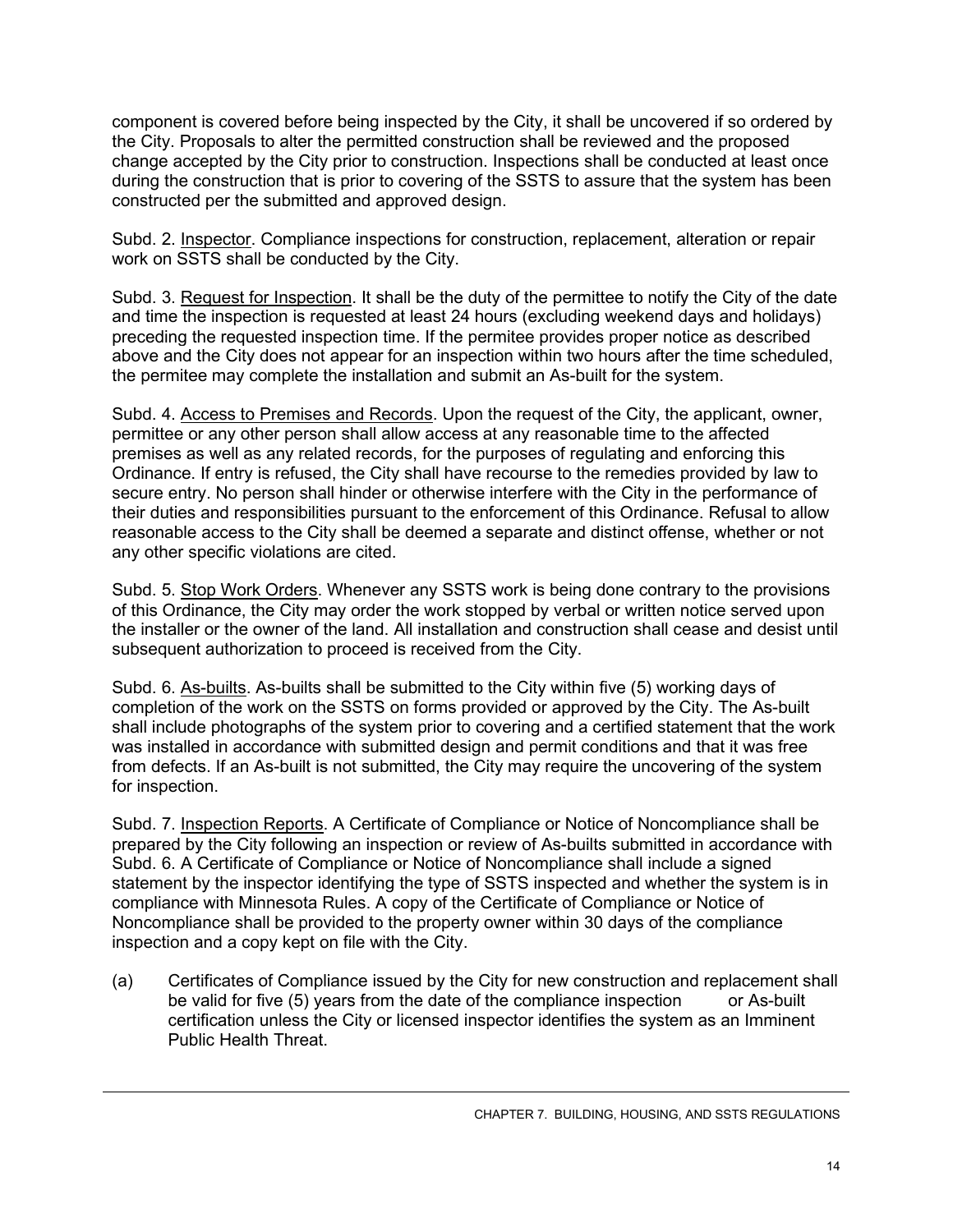(b) Notices of Violation may be issued with Notices of Noncompliance when the Health Authority determines that new construction, replacement or repairs are not in compliance with this Ordinance.

#### 705.12 Maintenance Inspections.

Subd. 1. Inspection; classification. For purposes of insuring continued proper use and maintenance of all systems, the City will cause each system to be inspected by and as often as the maintenance inspector deems appropriate, but in all cases at least once every two years. This applies to all systems in the City, including those operated under a management plan. Such maintenance inspections are not performed for the specific purpose of determining system compliance, as described in Minn. R. 7080.1500, and a certificate of compliance will not be issued as a result of such maintenance inspections. However, if the maintenance inspector determines, based on the maintenance inspection, that a system is non-compliant, the City may issue a certificate of non-compliance.

Subd. 2. Right of Entry. The maintenance inspector shall have the free right of entry onto every property in the City at all reasonable times, for purposes of inspecting its system to determine the need for septic tank maintenance in accordance with Minn. R. 7080.2450. Failure of any party to grant the City access for this purpose shall be grounds to classify any system as not in compliance with this section. The City Attorney will thereafter take such action as is necessary to enable the maintenance inspector to perform the inspection and to enforce all the provisions of this section, Minn. Stat. Chapter 115 and Minn. Rules Chapter 7080 and 7081, and to assess the cost thereof against the property.

Subd. 3. Inspection Report. Within 7 days after the inspection of each system, the maintenance inspector will provide the results of said inspection in writing to the owner of the system, with a copy to the City. The report will contain measurements of the scum, water level and sludge in the septic tank and a statement as to the condition of the baffles in the tank if the system is already in use. The report will include orders for pumping, cleaning or other maintenance as appropriate.

Subd. 4. Pumping. The maintenance inspector will require each septic tank or holding tank to be pumped for the removal of septage whenever measurement of the tank indicates that the top of the sludge layer in the tank or any compartment thereof is less than 12 inches below the bottom of the outlet baffle or whenever the bottom of the scum layer is less than three inches above the bottom of the outlet baffle. Total sludge and scum volume must not be greater than 25% of the tank's liquid capacity. In addition, the maintenance inspector will require all holding tanks to be pumped as frequently as necessary to prevent overflowing, and will require that noncompliant systems be regularly pumped to limit or eliminate effluent discharge until satisfactory repairs have been completed, and a certificate of compliance has been issued. Pumping of tanks must be performed by a licensed maintenance business. Licensed maintenance businesses must abide by the requirements described in Minn. R. 7083.0770, subp. 2. All written reports required by Minn. R. 7083.0770, subp. 2 must be provided to the homeowner and the City within 30 days after any maintenance work is performed.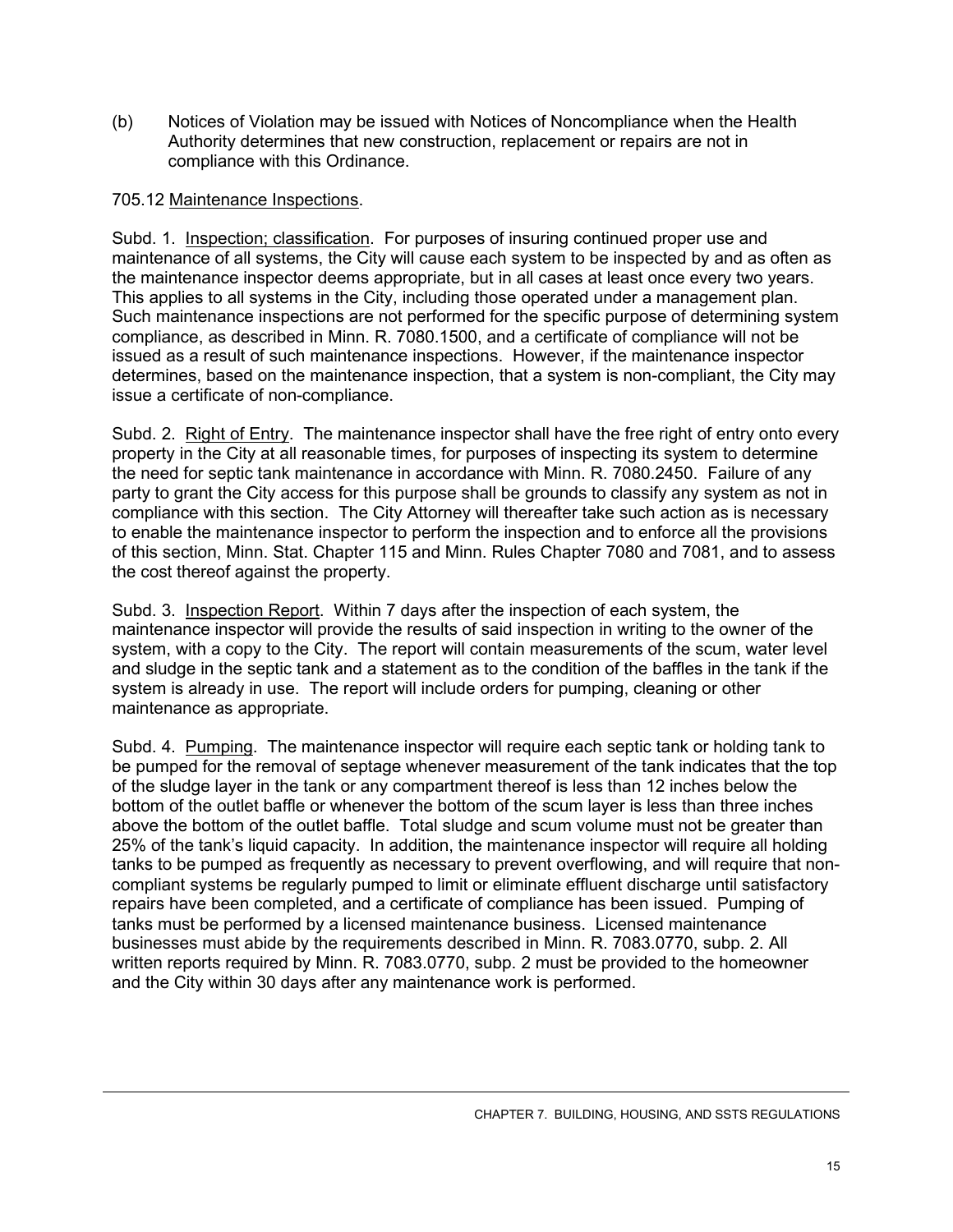### 705.13 Existing Systems.

Subd. 1. Requirements. The City shall require a compliance inspection of an existing system whenever:

- (a) The City deems a compliance inspection necessary, including, but not limited to, upon receipt of information of a potential SSTS failure or Imminent Health Threat.
- (b) An additional bedroom on the property is requested. If a request for an additional bedroom is received between November 1 and April 30, the governing municipality may issue a building permit immediately with the contingent requirement that a compliance inspection of the existing SSTS shall be completed by the following June 1 and the applicant submits a certificate of compliance by the following September 30.

Subd. 2. Inspector. Only the City or Licensed Inspector, shall conduct an inspection when a compliance inspection is required for an existing SSTS.

Subd. 3. SSTS built before April 1, 1996**,** outside of areas designated as shoreland areas or wellhead protection areas must have at least two feet of vertical separation between the bottom of the soil infiltrative surface and the periodically saturated soil and/or bedrock. The vertical separation measurement shall be made outside the area of system influence in an area of similar soil.

Subd. 4. SSTS built after March 31, 1996, or SSTS located in a shoreland area or wellhead protection area must have a three-foot vertical separation between the bottom soil infiltrative surface and the periodically saturated soil and/or bedrock. Unless otherwise determined by the City, existing systems that have no more than a 15 percent reduction to the minimum required 36 inch separation distance are considered compliant. (i.e., a separation distance no less than 30.6 inches). This reduction is to account for settling of sand or soil, normal variation of separation distance measurements and interpretation of limiting layer characteristics. The vertical separation measurement shall be made outside the area of system influence in an area of similar soil.

Subd. 5. Abandonment of Existing Systems**.** Whenever the use of a SSTS or any system component is discontinued as the result of a system repair, modification, replacement or decommissioning following connection to a municipal or private sanitary sewer, or condemnation or demolition of a building served by the system, further use of the system or any system component for any purpose is prohibited.

Abandonment shall be completed in accordance with Minn. R. 7080.2500.

Subd. 6. Inspection Reports. A copy of the Certificate of Compliance or Notice of Noncompliance resulting from a compliance inspection shall be provided to the property owner and the City within 30 calendar days of inspection.

Subd. 7. Certificates of Compliance issued by a licensed SSTS Inspector for an existing system shall be valid for three (3) years from the date of the compliance inspection unless the City or licensed inspector identifies the system as an Imminent Public Health Threat.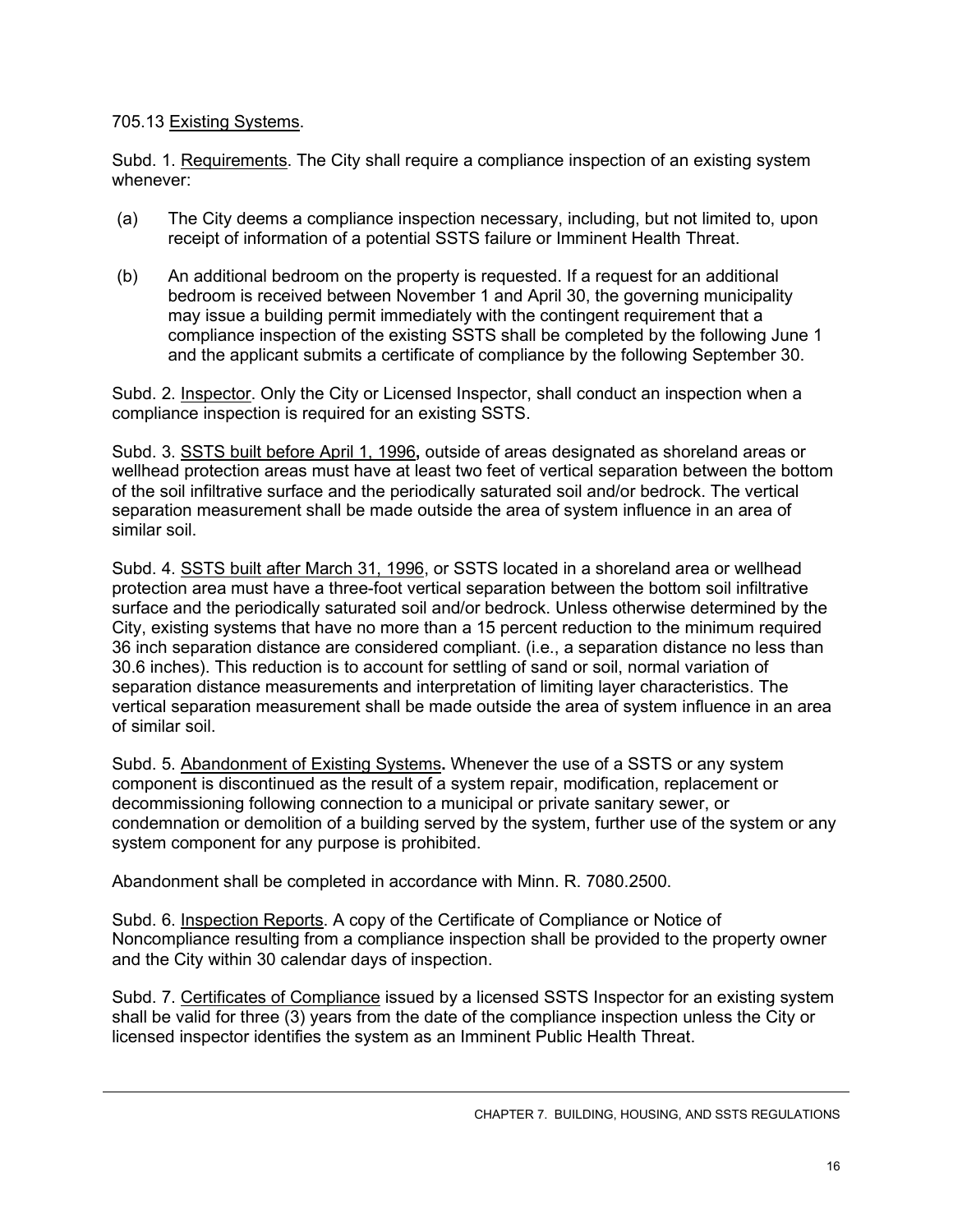Subd. 8. A Notice of Noncompliance shall be issued in the following circumstances and the conditions noted in violation of this Ordinance shall be remedied as follows:

- (a) A SSTS determined to be failing shall be upgraded, replaced, or repaired in accord with Minnesota Rules Chapter 7080 or 7081, within three (3) years, or its use is discontinued. The City, at its discretion, may grant an extension of an additional two (2) years.
- (b) A SSTS posing an imminent threat to public health or safety shall be upgraded, replaced or repaired within 10 months. The City will give consideration to weather conditions in determining compliance dates. If a SSTS is determined to be a public health nuisance by the City, the City may order the owner of the SSTS to cease use immediately and not allow use of the SSTS until it is corrected in accordance with the recommendations of the City.

## 705.14 Violations.

Subd. 1. Cause to Issue a Notice of Violation. Noncompliance with this Ordinance by an applicant, permittee, installer or other person, as determined by the City, shall constitute a violation.

Subd. 2. Serving a Notice of Violation. The City shall serve, in person or by mail, a Notice of Violation upon any person determined to be not in compliance with this Ordinance.

Subd. 3. Contents of a Notice of Violation. A Notice of Violation shall contain the following:

- (a) A statement documenting the findings of fact determined through inspections, reinspection or investigation.
- (b) A list of specific violation or violations of this Ordinance.
- (c) The specific requirements for correction or removal of the specified violation(s).
- (d) A mandatory time schedule for correction, removal and compliance with this Ordinance.

Subd. 4. Notification of MPCA. The City shall in accordance with state law notify the MPCA of any inspection, installation, design, construction, alteration or repair of an SSTS by a licensed person or any pumping by a licensed pumper performed in violation of the provisions of this Ordinance.

## 705.15 Additional Standards for Health and Environmental Protection.

Subd. 1. Siting of a SSTS. Notwithstanding any state or federal requirements, the separation distance from a SSTS to a Type 3, 4, 5 or 6 wetland shall be no less than fifty (50) feet.

Subd. 2. SSTS in Flood Plains**.** No permit shall be issued for SSTS located in a floodway and wherever possible, located within any part of a floodplain should be avoided. If no option exists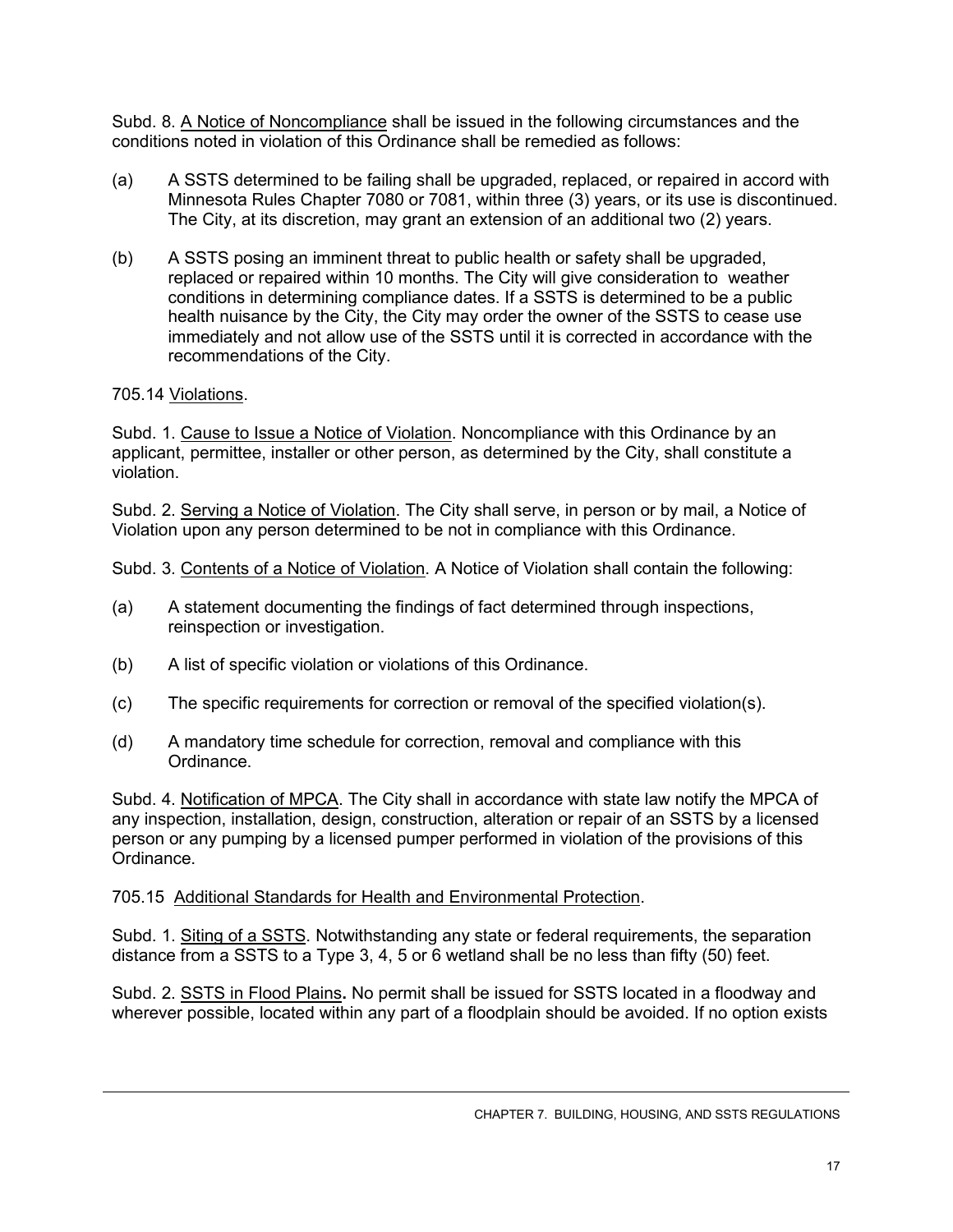to locate a SSTS outside of a floodplain, location within the flood fringe is allowed if the requirements of Minn. R. 7080.2270 and all relevant local requirements are met.

### Subd. 3. Preservation of Sites.

- (a) An area which has been identified for future use as an SSTS site in an application for a permit submitted pursuant to Section 705.06 shall be maintained in its original, natural soil condition so a future SSTS may be constructed that meets all Ordinance requirements unless a substitute alternate site acceptable to the Department can be identified and maintained. Each site shall be protected during lot development, road and building construction and during any other improvement, disturbance or activity to prevent any impairment of the treatment ability or hydraulic performance of the site.
- (b) No permit shall be issued for land use, grading, building, building expansion or remodel or for any other use that could, in the opinion of the City of Woodland:
	- 1. Damage or encroach upon an identified site unless a substitute alternate site acceptable to the Department can be identified and maintained. In situations where an alternate site is not available, a permit shall not be issued which will result in damage to or encroach upon a possible partial site.
	- 2. Destroy or eliminate a potential or partial site regardless of when the lot was created unless another site or potential site acceptable to the Department is identified.
	- 3. Increase sewage flow to an existing SSTS unless the additional sewage flow can be accommodated in conformance with this Ordinance.
- (c) It is a violation of this Ordinance and may be cause for denial of a building or other permit if a site or potential site is damaged, regardless of when the lot was created.

705.16 Class V Injection Wells. All owners of new or replacement SSTS that are considered to be Class V injection wells as defined in the Code of Federal Regulations, title 40, part 144, are required to submit SSTS inventory information to the United States Environmental Protection Agency and the MPCA. Owners are also required to identify all Class V injection wells in property transfer disclosures.

705.17 Holding Tanks**.** Holding tanks may be used for the following applications only after it can be shown conclusively by the property owner that a SSTS permitted under this ordinance cannot be feasibly installed:

- (a) As a replacement for an existing failing SSTS;
- (b) For a SSTS that poses an imminent threat to public health or safety; or
- (c) For use with buildings with limited water use.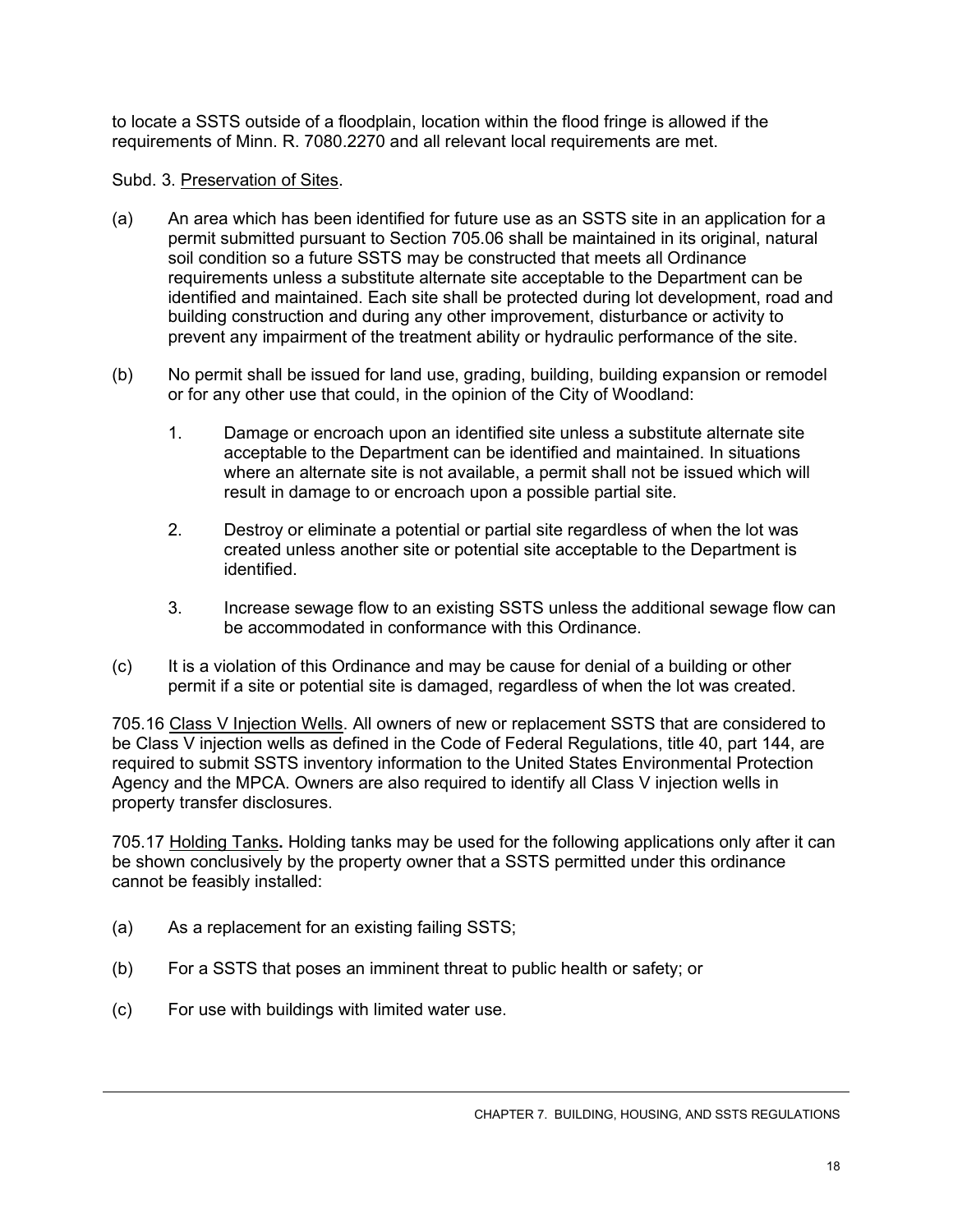705.18 Determination of Hydraulic Loading Rate and SSTS Sizing**.** Table IX from Minn. R. 7080.2150, subp. 3(E) entitled Loading Rates for Determining Bottom Absorption Area for Trenches and Seepage Beds for Effluent Treatment Level C and Absorption Ratios for Determining Mound Absorption Areas Using Detail Soil Descriptions and Table IXa from Minn. R. 7080.2150, subp. 3(E) entitled Loading Rates for Determining Bottom Absorption Area for Trenches and Seepage Beds for Effluent Treatment Level C and Absorption Ratios for Determining Mound Absorption Areas Using Percolation Tests and herein adopted by reference shall both be used to size SSTS infiltration areas using the larger sizing factor of the two for SSTS design.

705.19 Administration. The provisions of this section will be administered by the City Clerk, who shall serve as the City, and the maintenance inspector, who together shall coordinate all permit applications and inspection services. The City will consult with and/or retain a professional engineer as appropriate with respect to review and evaluation of technical matters including system design and installation as provided herein.

### 705.20 Enforcement.

Subd. 1. Any person, firm, corporation or other entity who violates any of the provisions of this Ordinance or who makes any false statement on a Certificate of Compliance, shall be guilty of a misdemeanor, punishable by imprisonment or a fine or both, as defined by law. Each day in violation may constitute a separate violation.

Subd. 2. In the event of a violation of this Ordinance, in addition to other remedies, the City or Municipal Attorney may institute appropriate actions or proceedings to prevent, restrain, correct or abate such violations.

705.21 Fees. The City shall from time to time establish fees for activities undertaken by the City pursuant to this Ordinance. Fees shall be due and payable at a time and in a manner to be determined by the City.

705.22 Severability**.** If a provision or application of this Ordinance is held invalid, that invalidity shall not affect other provisions or applications of this Ordinance.

Section 3. Effective date. This ordinance shall become effective as of the date of publication by summary ordinance.

## **SECTION 710 MANUFACTURED HOME REGULATIONS**

710.01 Manufactured Home. For purposes of this Section, a "manufactured home" means any unit defined by Minnesota Statutes, Section 327.31, which is designed or can be used for living or sleeping purposes. No manufactured home may be used as an accessory building.

710.02 Registration. Except for a manufactured home which complies with all requirements of this City's zoning code, no camper, trailer, mobile home or manufactured home may be parked and occupied for living purposes anywhere within